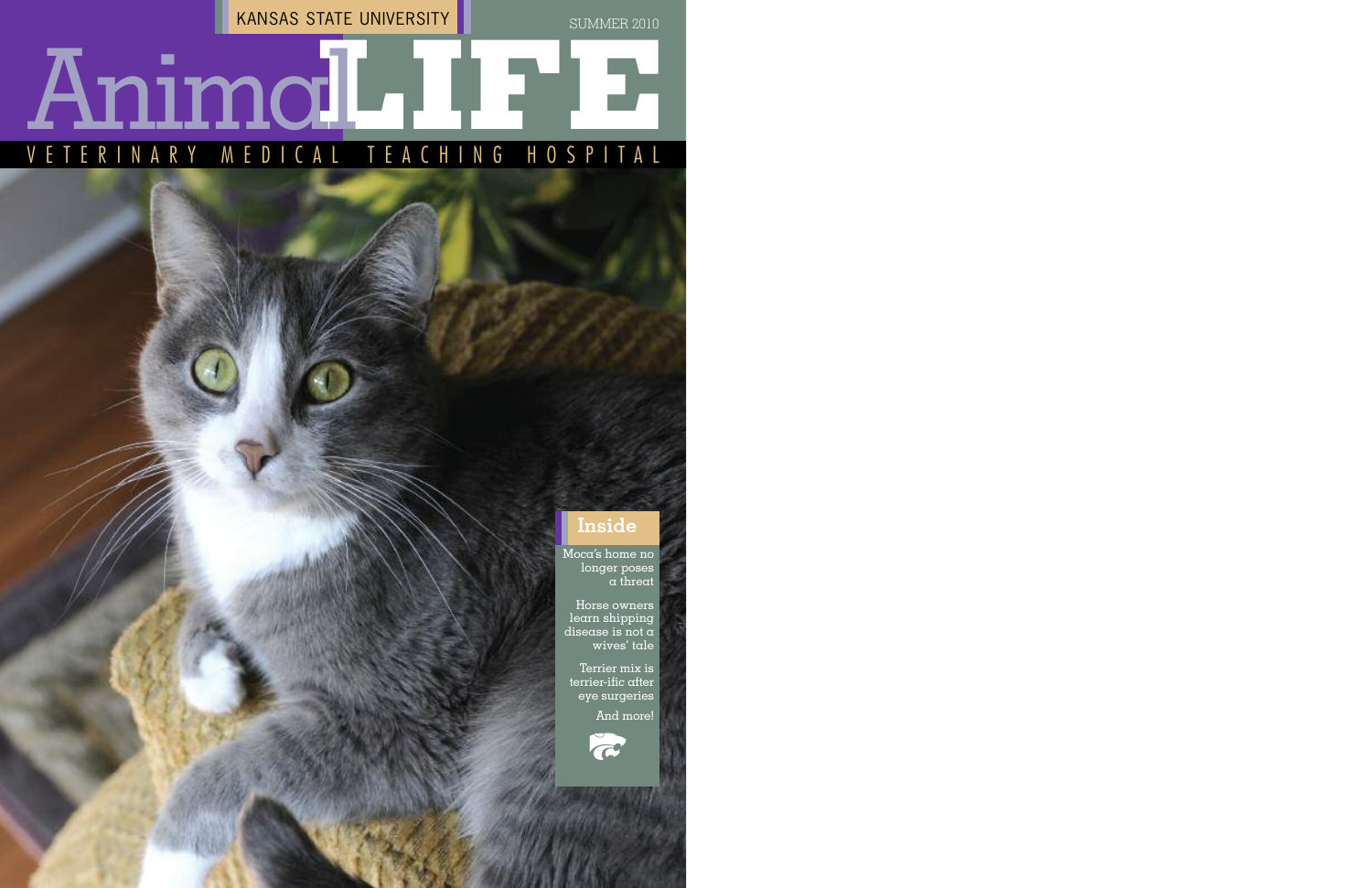

The two words "animal" and "life" share the "L" becausejust like our pets—they are a seamless part of our lives.

Editor Patrice Scott 1700 Denison Ave. 103 Trotter Hall Manhattan, KS 66506-5601 785.532.4046 pscott@vet.k-state.edu



#### Photography

Digital Instruction, Support and Creative Services College of Veterinary Medicine Kansas State University Dave Adams Patrice Scott Personal family photos

#### Publisher

Former K-State yell leader cherishes new role cheering on and educating veterinary students as the hospital's pharmacist.

AnimaLIFE is published by the Veterinary Medical Teaching Hospital at Kansas State University, Manhattan, KS 66506. For advertising information contact Patrice Scott at 785.532.4046.

All rights reserved.

**Pg. 5** Making **Connections** 

Contents of this magazine may not be reproduced in any manner without the written consent of the publisher.

Dr. Beth Davis is investigating the connections between viruses, vaccinations and lymphoma in horses.



#### Anima**LIFE**

### **Contents**









#### **Pg. 18** Eugene DeDonder

A little symptom signals big problem for this small breed dog.

#### About the Cover

Moca, poised to tell her story, is exceptionally happy resting and sunning herself at home after her stay in the ICU.

#### **Pg. 9** Lucky Break It took the right specialist and the right procedure to

repair patient's left



leg.

**Pg. 6** Breathing Easy Home improvements become catalyst for Moca's trip to the ICU.

- **Pg. 2** AnimaLIFE Editor's column
- **Pg. 4** VMTH Director's column
- **Pg. 17** Referring Veterinarians: The Kobuszewskis!

#### **Pg. 14** Under Pressure



Patrice Scott, "AnimaLIFE" editor, with Clyde.

Wouldn't it be nice if it were the same in human medicine? Can you imagine going to your general practioner and he/she paged a specialist for immediate consult? Claudie Mikessell, the University of Kansas pharmacy student you'll read about in Eugene's DeDonder's faculty profile, notes how "efficient" the processes are in our hospital compared to human hospitals. These efficient processes are the direct result of improvements tied to client expectations that are then tied to the highest expectations of all: those we have of ourselves.

Patrice Scott Marketing and Development Officer Veterinary Medical Teaching Hospital 1700 Denison Ave., 103 Trotter Hall Manhattan, KS 66506-5601 Phone: 785.532.4046 E-mail: pscott@vet.k-state.edu

# **A Healthy Dose of Commitment**

**Pg. 10** You Give Me Fever

After a harrowing experience, Supernatural Fella is home and feeling super!



Commitment. It's a word best described by action. And a healthy dose of commitment is dispensed in this edition.

Moca, the sweetest little kitty, and her owner, Larie Schoap, moved to Manhattan this fall. Larie decided to use the Pet Health Center in the hospital for Moca's routine care. During the cat's first visit, Larie reports Moca's medical history. Her description and concerns coupled with Dr. Susan Nelson's evaluation proved the situation was serious. Dr. Nelson contacted internal medicine specialist, Dr. Tom Schermerhorn, for a consultation. Moca was admitted to the ICU.

The hardest part about writing a magazine like this other than getting the medical description correct (thank you, faculty!) is determining what to cut out. There is no way possible to cover every aspect of a two-month hospitalization like Supernatural's Fella's. Every person associated with this case should feel enormously proud of the outcome.

How many kids would willingly cancel their spring break travel to stay home and help their dog recovery from surgery? The Livsey kids did. The family made medical charts to make sure their dog Charlie received all her medications at the right time.

A most sincere thank-you to Russ and Felisha Ellis (Supernatural Fella), Larie Schoap (Moca) and Tim, Keri, Hannah and Sam Livsey (Charlie) for sharing their stories with us. These happy endings demonstrate the power of commitment.

As always, if you'd like to share a story, please contact me!

All the best,

Fatrice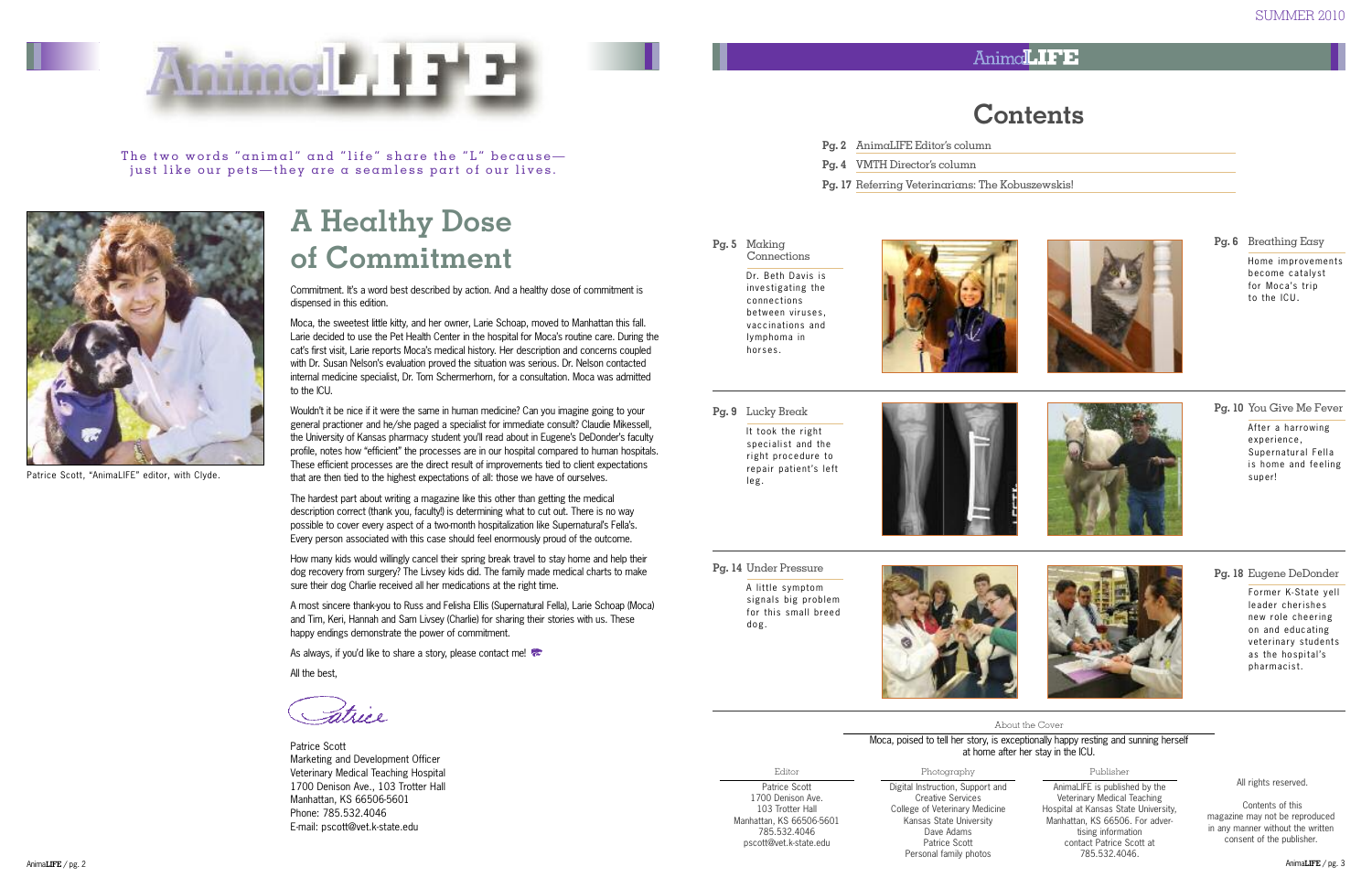#### Anima**LIFE**



Dr. Davis was recently invited to speak to scientists at the University of Minnesota about her research. The data is preliminary: however. Dr. Davis is currently investigating a specific type of T cell, called a Regulatory T cell (Treg) and what role Tregs play following viral infection or during chronic disease processes, such as cancer development. Tregs suppress the immune system's normally aggressive ' response of killing foreign cells giving "bad cells" like cancer cells precious time to multiply. To evaluate results, Dr. Davis is part of a collaborative team that uses subiective and objective assessments, such as heart rate, eating, Substance P levels (a protein that is elevated when a patient is in pain) and movement, to measure pain. "Animals hide their pain from us because their survival depends on it." Dr. Davis savs. "They either hurt or they don't." '

Important questions to answer are: How do Tregs get "turned on? And, can we turn them off? Although Tregs are normally found in small numbers in the blood stream. under certain conditions they amplify in number and activity. This may be a result of an incorrectly functioning immune system. For instance, can a virus "switch on" the Tregs? Some serious viral infections are being investigated by Dr. Davis with regard to their link to cancer development. If the Tregs are activated by certain viruses and chronic viral infection plays a role in cancer development, then turning the Tregs off may allow the patient to clear the viral infection. The ultimate goal is to determine how to best manage patients. "If we need to use a life saving treatment that causes some discomfort, then we want to ensure we have them on the proper pain control medications so that they experience as little discomfort as possible." she savs. "It is their well being that we are most concerned with." If you are interested in supporting Dr. Davis' research by donation or to determine if ' vour horse is a candidate for one of these studies, please call 785,532,5700.

It is Dr. Davis' goal to determine what factors and medications regulate Tregs, so ' when the immune system function is altered, it can (hopefully) "reset" to allow for clearance of infecting organisms such as serious viral challenge. To determine if there

#### ${\bf H}$ ospital  ${\bf Res}$ earch

Story by Patrice Scott Photo by Dave Adams



is a connection. Dr. Davis' research ' team is evaluating tissue samples from two groups of horses: one group with lymphoma and one group without the disease. Does the group with lymphoma also have the EHV-5 virus? "Is it possible there's any interplay ' between the virus that 'turns on' the ' ' Tregs and allows the bad cells to stav?" she asks.



# **P o s i t i o n e d** for the  $\bf FUTURE$

his is always an exciting time of year at the Kansas State University College of<br>Veterinary Medicine. The students who entered the program four years ago and<br>days away from fulfilling their dream of becoming a veterinarian Veterinary Medicine. The students who entered the program four vears ago are davs away from fulfilling their dream of becoming a veterinarian. Thousands of hours of class time, laboratory study and clinical duty prepare our students to enter one of the most trusted professions in the nation.

We produce intelligent, committed and compassionate veterinarians in part because those are the qualities of the faculty who mentor them throughout their clinical training. The faculty in our college push students to excel and challenge them constantly because we want them to be prepared to successfully manage critically ill patients. As pet owners, you have a right to expect that from us.

I am proud of our faculty clinicians who spend countless hours training students in our hospital, And, I join these colleagues in appreciating and enjoying the excellent relationships we have with our referring veterinarians. Referring veterinarians contribute so much to our hospital's mission. Our referring veterinarians are vour primary care ' veterinarians. Each time these excellent doctors refer your pet to the Veterinary Medical Teaching Hospital they demonstrate a commitment to providing the highest quality advanced veterinary care available for your pet and, at the same time, a commitment to the future of our profession by supporting the clinical training of tomorrow's veterinarians. '

We will continue to push the boundaries of clinical knowledge and ask tough questions of our students and ourselves. We will acquire the technology needed to give our patients the best opportunity to heal. Recently, we acquired state-of-the-art arthroscopy and laparoscopy equipment, which will allow talented clinicians to perform surgical and diagnostic procedures with greatly reduced postoperative pain and recovery time. Our great thanks to the Heart of America Kennel Club whose generous and continued support of our hospital made acquisition of this equipment possible.

With graduates practicing in all 50 states and 13 countries, chances are there is a great Doctor of Veterinary Medicine from K-State near you! Thank you for supporting our ! hospital, and thank you for caring about animals.

Warm Regards.

Roger B, Fingland, DVM, MBA, DACVS Associate Dean, Clinical Programs Director, Veterinary Medical Teaching Hospital

# **C O N N E C T I O N S M a k i n g**

S ince ioining the faculty in 2003. Dr. Beth Davis, associate professor and equine section head, has pursued investigative work that may lead to a better understanding about the effects of viruses and vaccinations on the equine immune system.

Dr. Davis' position is divided between the Department of Clinical Sciences and the ' Department of Anatomy and Physiology. Her time is spent treating patients in the hospital, completing administrative duties as equine section head, teaching and conducting research. She serves as the director of the Veterinary Research Scholars Program.

#### Bench Top Research

In 2004, Dr. Davis earned a doctorate degree with a focus on equine innate immune function and is currently directing scientific efforts on measuring cell mediated immunity. "I've characterized cell mediated immune responses following vaccination ' and certain aspects of the work we've published are some of the most specific ' measures of equine immunity being conducted." she savs.

The immune system has two main parts: antibody (protein) production and cellular response, called cell-mediated immunity, she explains, Historically, most research concerning vaccines has focused on measuring the antibody response following vaccine administration. Dr. Davis has expanded this characterization to also include measuring cellular responses following vaccination. "It's important to know what parts ' of the immune system are being activated." she says, "I've developed a few assays ' that can measure T cells." (A T cell is a type of blood cells whose main iob is to fight infection.)  $\blacksquare$  Research Meanwhile, she iust began investigating if cryotherapy (icing) causes discomfort for horses with laminitis. "There is very strong evidence that ice therapy helps prevent laminitis." she savs. "What we don't know is the impact to the patient. What we know ' is that our treatment is important to save our patients from a serious and possibly life threatening disorder, but is this treatment stressful or even painful to our patient? Is our treatment stressful? Does it cause the patient to be uncomfortable?"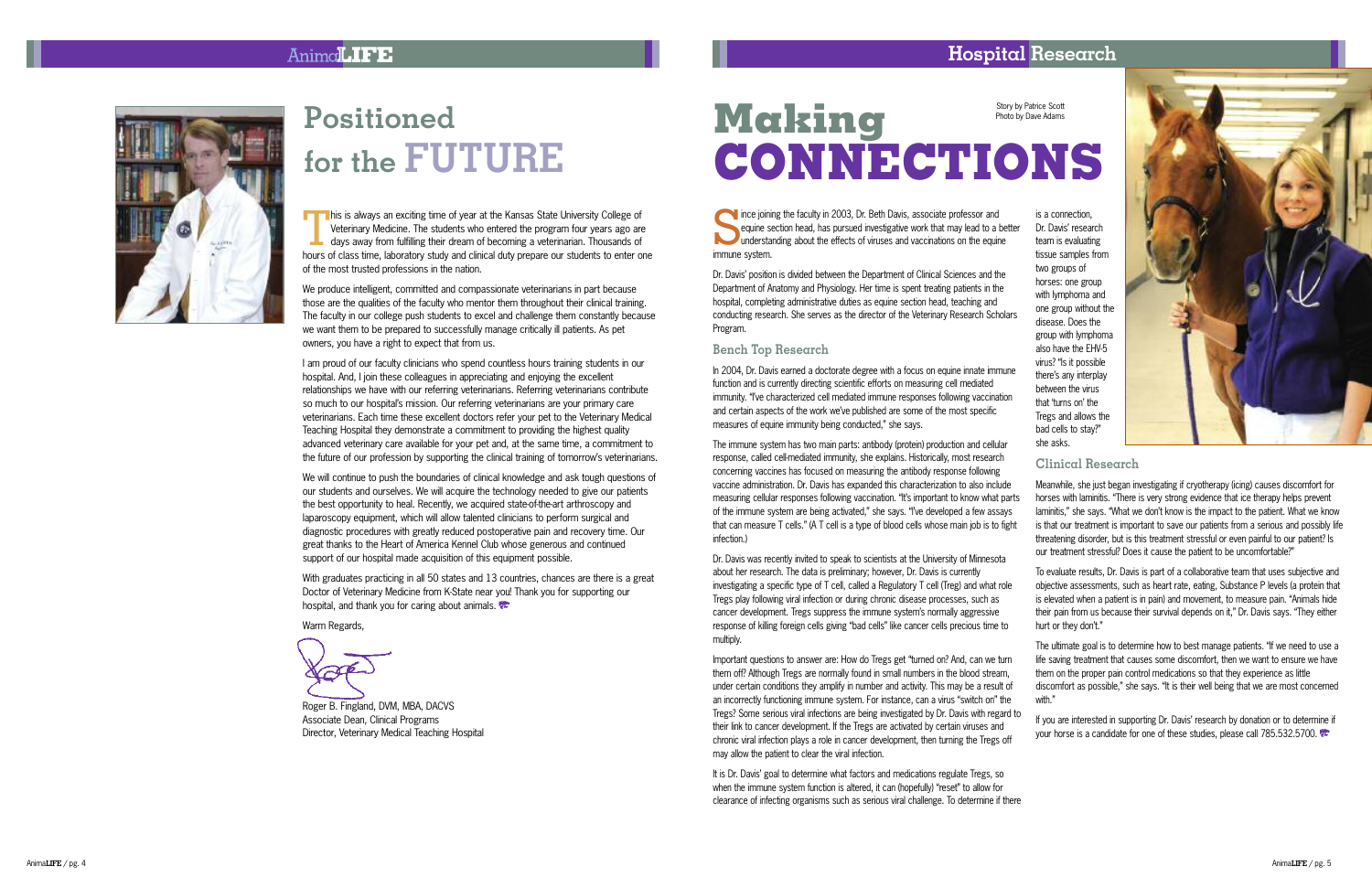Moca was enjoying life in her new loving home. However, her breathing was often raspy and she would cough occasionally. Sometimes it was more pronounced than

others. On examination, Moca's veterinarians found no cause for alarm.

Larie and Moca moved to Manhattan in September 2009 and began making home renovations. Larie replaced kitchen countertops, painted cabinets, added an island, installed new lighting, and sanded, primed and painted 50 spindles on her stairway. It was an amazing transformation.

A friend stopped by for a visit eager to see Larie's home improvement projects and was gracefully greeted by Moca.

Their company gently stroked Moca as the friends discussed the home's extensive changes. Then the conversation turned to Moca.

"See how's she's breathing?" Larie asks her friend. "She's always been like that, but it's worse now." Sensing something was wrong, Larie was at a loss about what to do. Moca's breathing was labored, and she'd lost weight.

Larie's friend suggested taking Moca to the Pet Health Center, the community practice located within the Veterinary Medical Teaching Hospital. The timing was perfect; Larie, director of mortgage lending for ESB Financial, had President's Day off.

Dr. Susan Nelson, clinical assistant professor, completed Moca's examination and delivered surprising news. "We have a critically ill cat," Dr. Nelson tells Larie. "Cats in this condition are especially fragile and can go downhill really fast. We've done preliminary diagnostics and most likely will need to transfer Moca to internal medicine for more specialized care."

Dr. Tom Schermerhorn, associate professor of small animal internal medicine, learned Dr. Nelson had referred a patient to his service and had already ordered blood tests and X-rays. "They looked horrible," Dr. Schermerhorn says of the radiographs of Moca's lungs. "We were amazed by how severe the problem was."

However, this isn't completely surprising given the nature of cats. "Cats are THE masters of masking," he explains. "Often they present only when their capacity to mask gets exceeded, and that's most likely what happened here," he explains. "Moca had a disease, and it was triggered by something. It could have been the construction or it could have been set off by a bacterial infection."

Larie was reeling from the seriousness of Moca's condition. "I was stunned," she says. "I felt so bad—that this was all my fault. I always brought it up during her



doctor appointments, but the prevailing thought process was, 'That's just Moca,' since she always sounded that

way."

But what was the problem? Was it fluid buildup? Was it fungal disease? Was it cardiac disease?

"The extent of the disease was so impressive that the lung anatomy had changed," Dr. Schermerhorn says. Given Moca's fragile situation, her medical team considered their options. They could perform more tests or follow empiric therapy, which is based on the assumption Moca most likely has a chronic condition, and this is a flare up. "We opted not to pursue the diagnostic route because we didn't believe the information

would change, and we didn't think it was worth the risk," Dr. Schermerhorn says.

Moca's medical team determined her problem. "We have diagnosed Moca with feline asthma-bronchitis complex, which is a group of disorders that are clinically similar," Dr. Schermerhorn says. "In Moca's case, like a lot of cases, the inciting/initiating cause is not known, and we are left with the end result of chronic lower airway inflammation. We made this clinical diagnosis based on the length of time Moca has been exhibiting respiratory signs and cough (for years) and the appearance of the lungs on

# **BREATHING EASY**

Story by Patrice Scott Photos by Dave Adams



Larie steadies Moca as senior veterinary student Alphina Ho examines her during a followup appointment.

Larie Schoap always knew something wasn't right, but didn't know what was wrong. "I've had cats all my life, and none of them sounded like this."

In 2006, Larie adopted a beautiful little kitten from a shelter in Emporia, Kan., following the death of her 13-yearold Calico, Talbot. Larie named the adorable kitten Moca, and took her to a veterinary clinic to have her spayed. The veterinarian performed the procedure, then placed Moca on antibiotics to treat a cough thought to have been contracted at the shelter like so many other animals had at the time.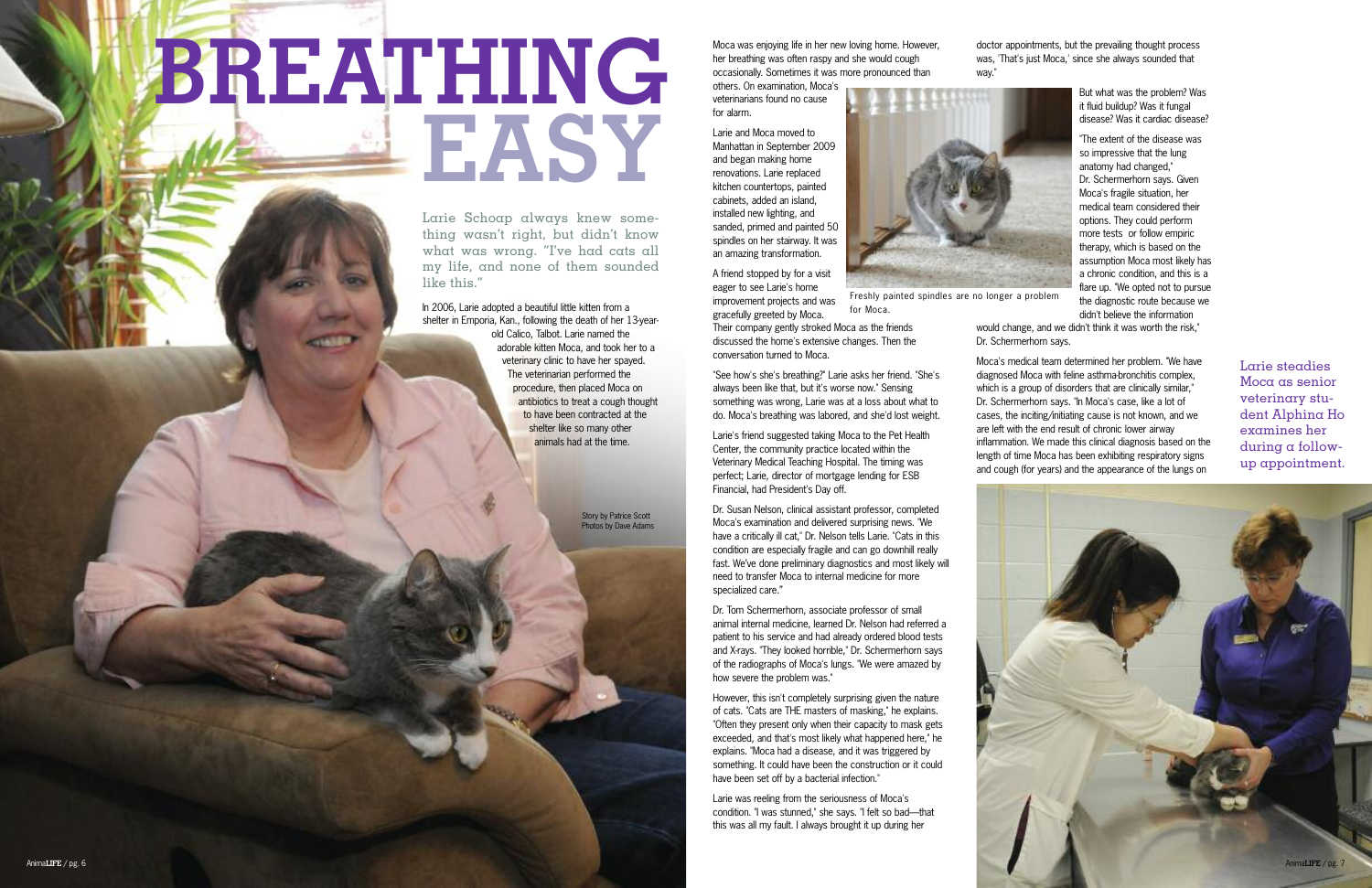patient needing a fractured tibia repaired arrived at the hospital<br>recently. Turns out, this was the perfect candidate for a promis<br>procedure recently discussed among veterinary surgeons. recently. Turns out, this was the perfect candidate for a promising procedure recently discussed among veterinary surgeons.

"We could palpate the fracture and then confirmed it with radiographs," says Dr. James Roush, professor of small animal surgery. "This patient was the ideal candidate for the new procedure because he was young, the fracture was not comminuted, and his bones were strong."

The benefits of radiographs are twofold. "Radiographs are taken both for diagnosis and to plan the surgery," Dr. Roush says. "This is a growing animal, so the plate must be attached with absolute precision."

The Minimally Invasive Plate Osteosynthesis (MIPO) procedure, used successfully in human medicine, has been investigated by veterinary specialists for the last few years, Dr. Roush says. It is a radical departure from how a fracture of this nature has been repaired in the past.

Until recently, there were three tried-and-true methods of repair for humeral, femoral, radial or tibial fractures, Dr. Roush explains. They were: 1) cast the leg and wait weeks for the bone to heal; 2) perform a surgical repair (called external fixation) using pins to reconnect the bone; and 3) bone plate. "This requires the classic incision all the way along the bone," he says.

> selection. That is absolutely essential. Because of this, the procedure is not applicable for all patients."

MIPO, in contrast, requires half-inch incisions at both ends of the fracture site. The surgeon lifts the skin creating a soft tissue tunnel and slides the plate

(about 6 inches long and threeeighths inch wide) to the fracture sight. "It is imperative when sliding the plate to not disturb the fracture hematoma," Dr. Roush says.

"On first blush, this may appear to be easier," the experienced surgeon adds. "However, the surgical site is never exposed, and this is done completely by touch. The surgeon must line up the joints by feel, then anchor the plate at one end and then anchor the plate at the other end with screws."

> An additional benefit is the length of the procedure. Dr. Roush says a typical repair takes an hour and 15 minutes; MIPO took just 27 minutes. "Surgery itself was quicker and less invasive," he says. "Because the incisions are so much smaller, this reduces the chance of infection and complications. The patient is under anesthesia for a much shorter amount of time – all of which amount to great benefits for the patient and the ensuing recovery. The patient was released the next day when most fracture patients stay a minimum of two to three days."

Dr. Roush is confident MIPO holds distinct advantages over other procedures. He does caution that this is not the best choice for all repairs. "Success requires careful case

Story by Patrice Scott Photo by Dave Adams

> "On first blush, this may appear to be easier," the experienced surgeon adds. "However, the surgical site is never exposed, and this is done completely by touch." — Dr. James Roush



Today, Larie and Moca are at home and both are breathing easy.

long incision along the patient's leg.



#### the radiographs."

They started Moca on medicine immediately. "We treated her with an inhaler at the hospital and sent her home with a bronchodilator and put on her prednisolone (cats metabolize it better than prednisone), and a broad spectrum antibiotic." The decision to send her home was based on the balance of successfully administering the medicines she needed while minimizing the potential stress of a hospitalization.

After a few days on medicine, there was a dramatic difference. "Moca is fantastic," Larie reports. "It's hard to believe she could improve so quickly. Giving her the medicine was easier in the beginning because I hid it in tuna. She's figured that out now, eats the tuna and spits out her medicine so I have to be a little more creative." It appears Moca is the creative one.

Twelve days after her initial examination, Moca was admitted to ICU early Saturday morning on Feb. 27. "When I got home Friday night, she didn't seem quite right," Larie says. "By Saturday morning, I knew something was wrong." Larie took Moca to the emergency room, and she was immediately admitted to the ICU and placed in an oxygen cage and given injections to help her through the crisis. "Turns out when I would give her the medicine after she spit it out, she was hiding it in her cheek then spitting it out later."

Senior student Alphina Ho received Moca on emergency. "In the few short minutes Larie held Moca during a visit Saturday afternoon, her oxygen saturation level dropped and it was important for us to return her to the oxygen



chamber," Alphina says. "We want Moca at a minimum of 94 percent on room air before she can go home." Moca steadily improved during the evening hours and was discharged on Sunday.

Both doctors believe Moca's underlying condition was most likely exacerbated by the dust and paint fumes in the home. Larie will board Moca when working on her home and switched to dustless kitty litter as an added precaution. Moca will require preventive medicines for life.

Dr. Schermerhorn says Moca's is a fantastic teaching case for many reasons. "I always stress to students owners know their animals best and different clinical signs should be weighted differently when trying to determine a diagnosis," he says. "If an owner comes in and says the cat is lethargic, that's a wide net to cast. However, if the owner says the cat has a cough and is lethargic, the cough should lead you to look at the lungs, and it should be given much more weight than the lethargy. Bottom line: Trust the owner's observations."

At a recheck on March 3, Larie expressed appreciation for the hospital's teaching mission. "I am so glad to be contributing to the learning process for these students," she says. "It really makes you feel good coming here because not only are you getting the best possible care for your pet, but you're helping to teach students and contribute to the world of veterinary medicine in a way you never imagined."

Dr. Tom Schermerhorn was available for immediate consult on Moca's first visit to the Pet Health Center and again for a recheck. Dr. Susan Nelson updates Moca's medical chart while senior student Aris Atakem observes.

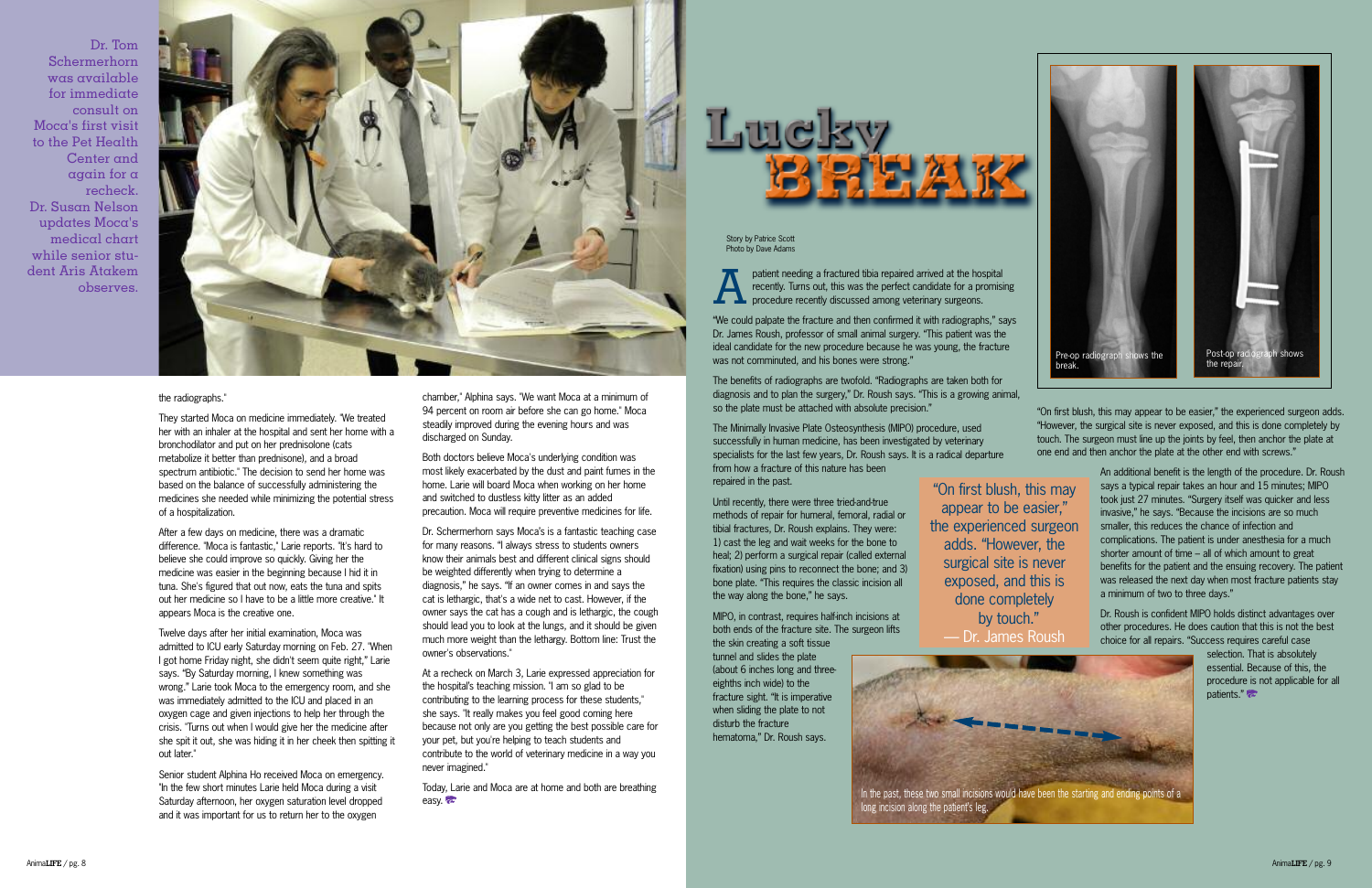$\sum_{\text{prove to be a near deadlock}}$  yearling and a long trailer ride<br>prove to be a near deadly combination as a Missouri couple prove to be a near deadly combination as a Missouri couple learns the truth about a condition they once believed was a wives' tale.

In August 2009, Russ and Felisha Ellis were excited to enter their American Quarter Horse in the Bayer World Select Horse Show in Amarillo, Texas, 500 miles from their home in Agency, Mo. They bought the highly desirable Cremello colt from a farm in Mississippi and named him Supernatural Fella, because he was—well, super. Felisha's sharp eye sized up the competition and was anxious for the judging to begin.

"He spiked a fever," Felisha says. "He was off his feet, breathing shallow, and we had to scratch him from the show." Show veterinarians prescribed medications for Supernatural Fella. Disappointed, they made the 500-mile journey home.

Supernatural Fella ran a temperature for days after returning home. The couple decided "enough was enough," and Russ trailered him to veterinarians who diagnosed him with pleuropneumonia. "They gave him about a 25 percent chance of survival and asked what I wanted to do," Russ says. "I'm taking him to K-State because I'm going to do everything I can to save my horse," Russ tells them. "Get everything set up while I gas up the truck because we're heading to Manhattan."

At presentation, pleural fluid and a tracheal aspirate were obtained for culture to determine the best antibiotic to use. The initial treatment plan involved broad spectrum antibiotics, fluids, anti-inflammatory medications and icing

Russ called Felisha at work to explain the severity of Supernatural Fella's situation. She responds in stunned disbelief, "How in the world can this happen?" she asks. "He just has a temp."

Dr. Troy Holder, equine emergency clinician, and Dr. Amy Nagy, equine internal medicine resident, were waiting for the patient when he arrived at 8 p.m. Tests confirmed he had pleuropneumonia, more commonly known as "shipping fever," a notorious illness that presents after a young horse is transported a long distance. Stress, having the horse's head secured in one position directly behind the hay manger, and the horse eating with its head upright are contributing factors to shipping fever.

"We've hauled horses everywhere and never had this problem," Felisha says. Russ was doubly surprised. "I'd heard of shipping fever but thought it was a wives' tale."

his feet to prevent laminitis.

The patient was well beyond the ideal treatment period of 24 to 48 hours from the causative insult. "He had two weeks of progressive disease when he

arrived at the hospital," Dr. Nagy says. "By that time, the condition was chronic and very serious."

The case transferred to Dr. Laurie Beard, associate professor of internal medicine, the next morning. She explains pleuropneumonia (or pleuritis) is a sign of a bacterial infection of the lungs that may cause fluid to accumulate between the lung and body wall, the pleural space. "We can fix pleuropneumonia," Dr. Beard says. "The big worry with these patients is the tendency to develop complications such as diarrhea and laminitis."

Dr. Beard says an ultrasound revealed pockets of fibrin in Supernatural Fella's pleural space. "This is certainly evidence the disease has been progressing for a number of days," she says. The medical team worked aggressively to remove fluid from the pleural space over the next two weeks. "We placed an indwelling drain in



his chest to remove the pleural fluid,"

Dr. Beard says. Drainage of the pleural space had to be repeated several times; however, it was difficult to drain all the infected fluid.

"The problem was the fibrin," she explains. "The infected material bonds together and drainage through a tube becomes very difficult." Further complicating the already complex situation was the location of the fibrin. "There were many small areas of fibrin in his chest, rather than one or two large areas," Dr. Beard says.

Supernatural Fella was not responding as hoped so his medical team changed course on Sept. 29. "We had to get more aggressive and perform a thoracotomy," Dr. Beard says. (A thoracotomy is a surgical procedure in which

# **YOU G I VE ME FEVER**

*"We just cried and prayed and cried and prayed, "* Felisha says. *"We could live with founder; we couldn't live without a stallion."*

The 16-hand-high stallion was at an unspeakable low during his time in isolation. From Left: Dr. Amy Nagy, Dr. Karie Vander Werf, Dr. Laurie Beard (center), and senior student Holly McCown, right.



Senior student Holly McCown provides care and support for equine patient, Supernatural Fella.

Photos by Dave Adams Story by Patrice Scott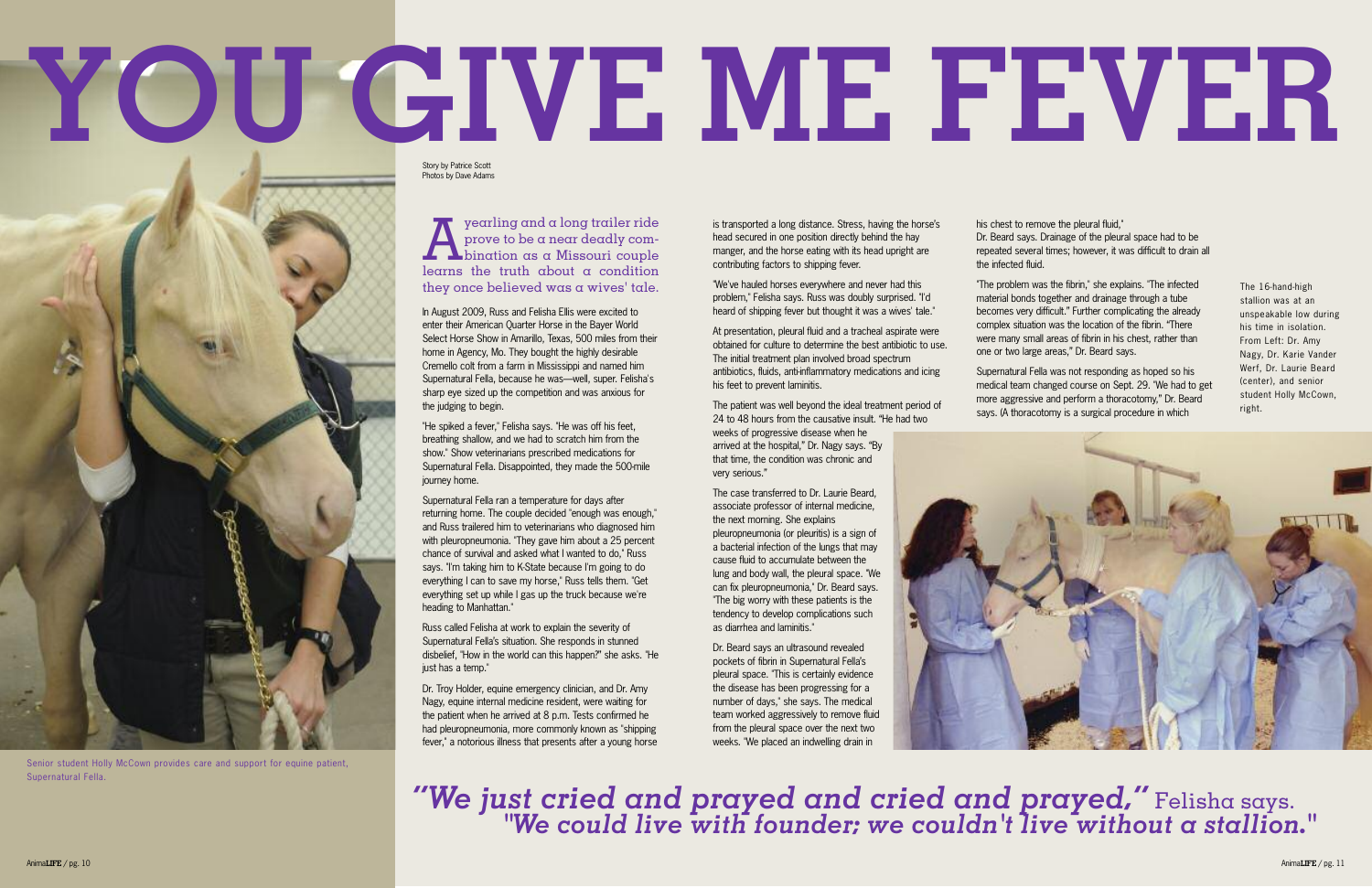

one copy of the cream gene. "We want to breed and raise world champion palominos and buckskins," Russ says. The couple changed every aspect of their horse operation to accomplish this goal. They had

so much to do yet.

Giving up truly never entered the equation for Russ and Felisha. Russ uses numbers to tell Supernatural Fella's story: At the Bayer Select show, Supernatural Fella weighed 1,300 lbs. On Sept. 8, the day he arrived at the teaching hospital, he weighed 1,150 lbs. At this point,

the 16-hand-high stallion was less than 900 lbs.

Supernatural Fella remained critical for three days. On the fourth day, the colt stabilized. "He was looking so much better, like he wanted to live," Dr. Beard says. "I was confident he was going to make it. Slowly, over the course of the next week, therapy for the diarrhea was discontinued."

The couple brought Supernatural Fella back to the hospital twice for semen collection, and the verdict is in. "We have four babies on the way," Dr. Ferrer says proudly. "It really is quite exciting."

Within another week, on Nov. 1, "Fella," as Dr. Beard affectionately calls him, was discharged. The harrowing two-month saga came to a close with a happy ending.

And some day, someone will be carefully trailing those vellow babies to their new homes.

Dr. Nagy learned an enormous amount about internal medicine on this case. Perhaps, the biggest lesson was the lesson itself. "I learned that you ride it out," she says. "I learned that after you see enough cases, you get better at making that judgment call and experience matters."

Dr. Beard says she appreciated Russ' attention to detail and their working relationship. "We understood each other," she says. "This case proves that we can be successful, but it takes a financial and emotional commitment. But the fact of the matter is, we can do it."

The hope at the world show, the fear learning he was sick, the anxiety not being with him, the uncertainty if he was going to survive. Two months of highs and unspeakable lows Felisha aptly condensed into four words, "Thank God he's alive."



#### Preparing for the Future

Dr. Beard says there are simple measures that can be taken to prevent shipping fever. "Make sure the horse is vaccinated for herpes and influenza to help prevent viruses. Transport them in a well-ventilated trailer and untie their head periodically to allow normal postural drainage." If the horse develops a fever associated with a long trailer ride, contact a veterinarian as soon as possible.

Taking no chances since nearly losing the colt, Russ and Felisha are consulting with Dr. Maria Ferrer, clinical assistant professor of theriogenology, about Supernatural Fella's reproductive issues and semen collection. "If ever there comes a day when we don't have him with us, he'll be with us in another way," Felisha says.

Dr. Ferrer explains the associated dangers of having a 106.5 temperature. "A prolonged increase in body temperature (fever) can have a negative impact on semen production," Dr. Ferrer says. "It usually takes a few months to know if there is long-term damage."

pleural space is opened and irrigated to remove the infected material.) "We're very careful about when to do a thoracotomy. If the procedure is performed too early in the course of the disease, the lung can collapse. If we wait too long, the disease continues to progress."

The patient tolerated the procedure well and his pleural space was irrigated to remove the infected material. Supernatural Fella was stable and demonstrated steady improvement over the next two weeks. Then, as suddenly as he became ill at the horse show, his condition declined sharply.

On Oct. 16, Supernatural Fella's temperature unexpectedly spiked to 106.5, and he broke with profuse diarrhea. The team transported him to isolation where the situation turned grim. "He came as close to dying as he could have," Dr. Beard says. "Many people would have given up at this point."

Dr. Beard called the couple and delivered the shattering news. "We just cried and prayed and cried and prayed," Felisha says. "We were worried about the development of founder (laminitis)," Felisha explains. "We could live with founder; we couldn't live without a stallion." Russ, hit hard by the latest setback, urged the doctors to press on. "I could hear the compassion

Care givers from left: Dr. Karie Vander Werf and senior students Michaela Clark, Holly McCown and Matthew Porter take the patient outdoors for fresh air.

"We spent entire nights with him and literally took shifts sitting on  $\alpha$  chair in his stall," Dr. Nagy says.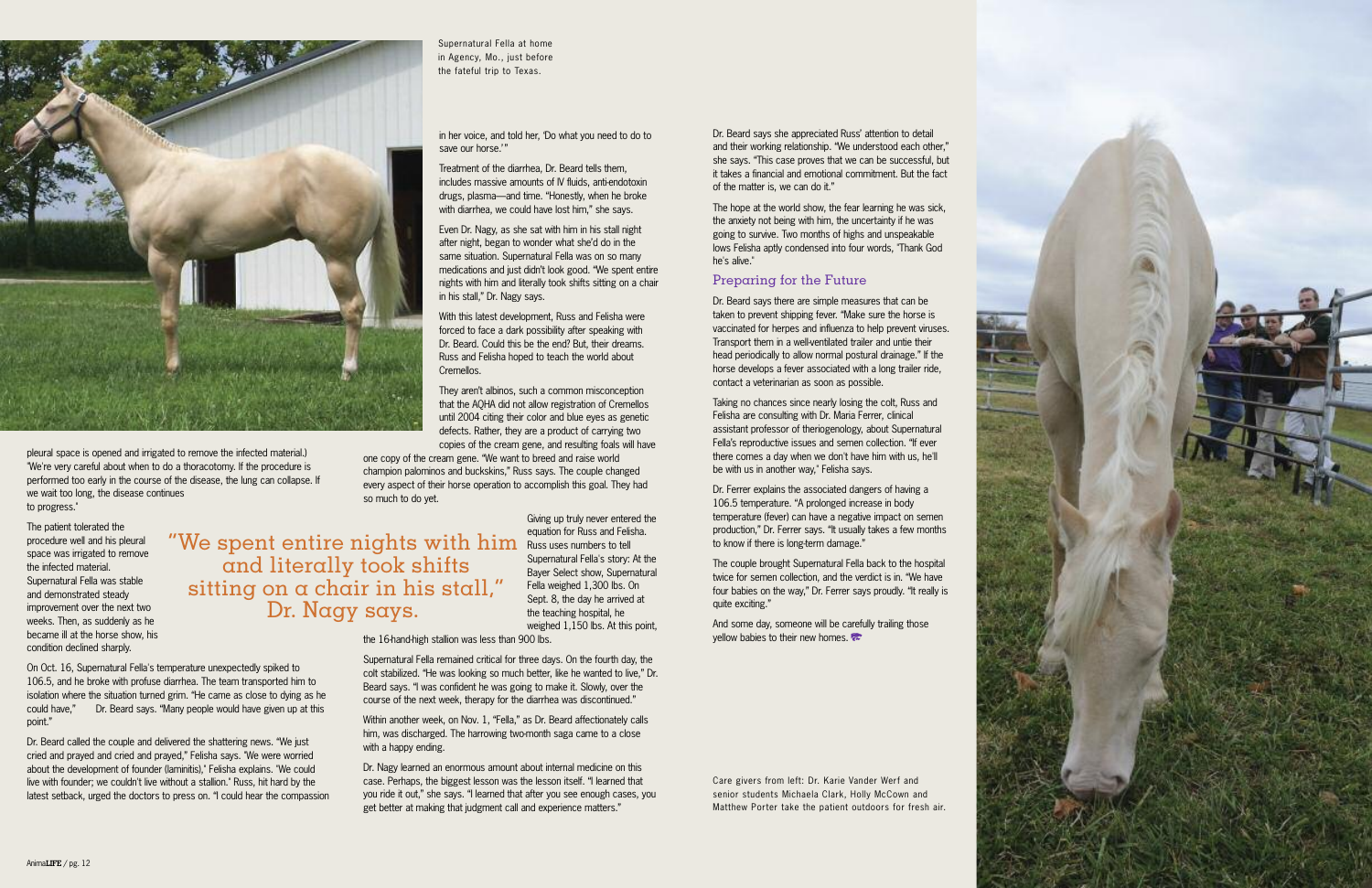A trip to the veterinarian was on the Manhattan, Kan., family's to-do list before heading out of town for spring break. Tim and Keri Livsey were looking forward to taking twins Hannah and Sam to visit relatives in Georgia when Hannah noticed Charlie's right eye was tearing. "We thought Charlie had a cold in her eye," Keri says. "We wanted it taken care of before we boarded her, so my husband took her to the veterinarian."

On Monday, March 8, their veterinarian suggested they have the five-year-old terrier mix evaluated by a specialist at K-State. Tim immediately drove to K-State where Charlie was seen by Dr. Amy Rankin, associate professor of ophthalmology.



Dr. Rankin says Charlie's problem had advanced to the point of no return. diagnosed Charlie with glaucoma using a TonoVet, an instrument that measures pressure in the eye," she says. "Normal for a dog or cat is between 10 and 20 (millimeters of mercury.) Charlie's right eye was 26; her left eye was 66. Dr. Rankin says that much pressure would send

Moments into the examination, Tim realized the magnitude of Charlie's problem. "I spent 26 years in the military, and you learn to evaluate a situation pretty quickly," he says. "When they covered her left eye during the examination and rapidly moved a hand up and down, Charlie did not flinch all. I knew she lost all vision in her right eye."

| of Charlie's<br>valuate a situation<br>ing the     | "When Tim called and told us what was happening, we were all crying,"<br>Keri says. "We're just all animal lovers." There was no turning back for<br>the Livseys.                                                                   |
|----------------------------------------------------|-------------------------------------------------------------------------------------------------------------------------------------------------------------------------------------------------------------------------------------|
| did not flinch at                                  | The team headed directly to surgery where the first step was to save<br>Charlie's left eye. Dr. Rankin removed the lens and performed an                                                                                            |
| t of no return. "We                                | endolaser cyclophotocoagulation.                                                                                                                                                                                                    |
| nent that<br>or cat is between<br>26; her left eye | This complicated procedure requires the ophthalmologist to use a highly<br>specialized piece of equipment called a diode laser, specifically designed<br>to preferentially damage pigmented tissue. "Our goal is to destroy part of |
| "When Tim called                                   | the ciliary body to decrease pressure in the eye,"<br>Dr. Rankin says. (The ciliary body makes fluid and is                                                                                                                         |

humans to the emergency room. "It would feel like you had a constant headache. It's a painful condition, which is challenging to catch because animals have such subtle ways of communicating pain."

Charlie's glaucoma was only half of the problem. Her right eye had a lens luxation; the left a subluxation. "Lens luxations and glaucoma are inherited diseases in terriers and terrier mixes," Dr. Rankin says. "Glaucoma is fairly common with some 51 breeds commonly affected. Lens luxation occurs when the fibers that suspend the lens in place break down. It's most common in terriers, Shar-Peis and Border Collies."

Dr. Rankin advised Tim to pursue surgery—quickly. "Charlie was a good candidate for surgery because she was still visual in the left eye," Dr. Rankin says. Tim and Keri say their decision was a "no brainer" because Charlie was young, healthy and had years of wonderful life ahead of her. And, of course, there was Hannah.

located behind the iris, which is darkly pigmented in dogs and cats.) "We also used the laser to create small adhesions between the retina and the outside of the eye to decrease the chance of a retinal detachment."

The family adopted two puppies: one gravitated to Hannah; the other to Sam. Sam named his puppy Mack because he liked trucks. Hannah named Charlie after her cousin's cat and a Beanie Baby. Charlie lost an eye, but it could have been far worse. "We are quite fortunate to be able to offer this procedure because so few places have this equipment, and the procedure has only been available in veterinary medicine since approximately 2005," Dr. Rankin says.

Next, they enucleated (removed) Charlie's right eye. "Enucleation was necessary because Charlie had glaucoma and was irreversibly blind, and it eliminated any chance of pain inside the eye related to the condition," Dr. Rankin says.

"I always share with students that our job as veterinarians is to advocate for the patients. Pain is difficult to gauge because a pet is still going on walks and eating and everything seems normal, which is perfectly understandable. After a procedure like this, clients will report their pet 'feels younger' and is 'back to normal.' That's often because they are no longer in pain."

us and told us what was happening we were all crying," Keri says. "We're just all animal lovers."



#### Story by Patrice Scott Photo by Dave Adams

sweet terrier mix has a spring in her step after a severe medical problem sidelines **Ther family's spring break plans.** 

On March 31, Tim Livsey reviews Charlie's final discharge instructions with Dr. Amy Rankin.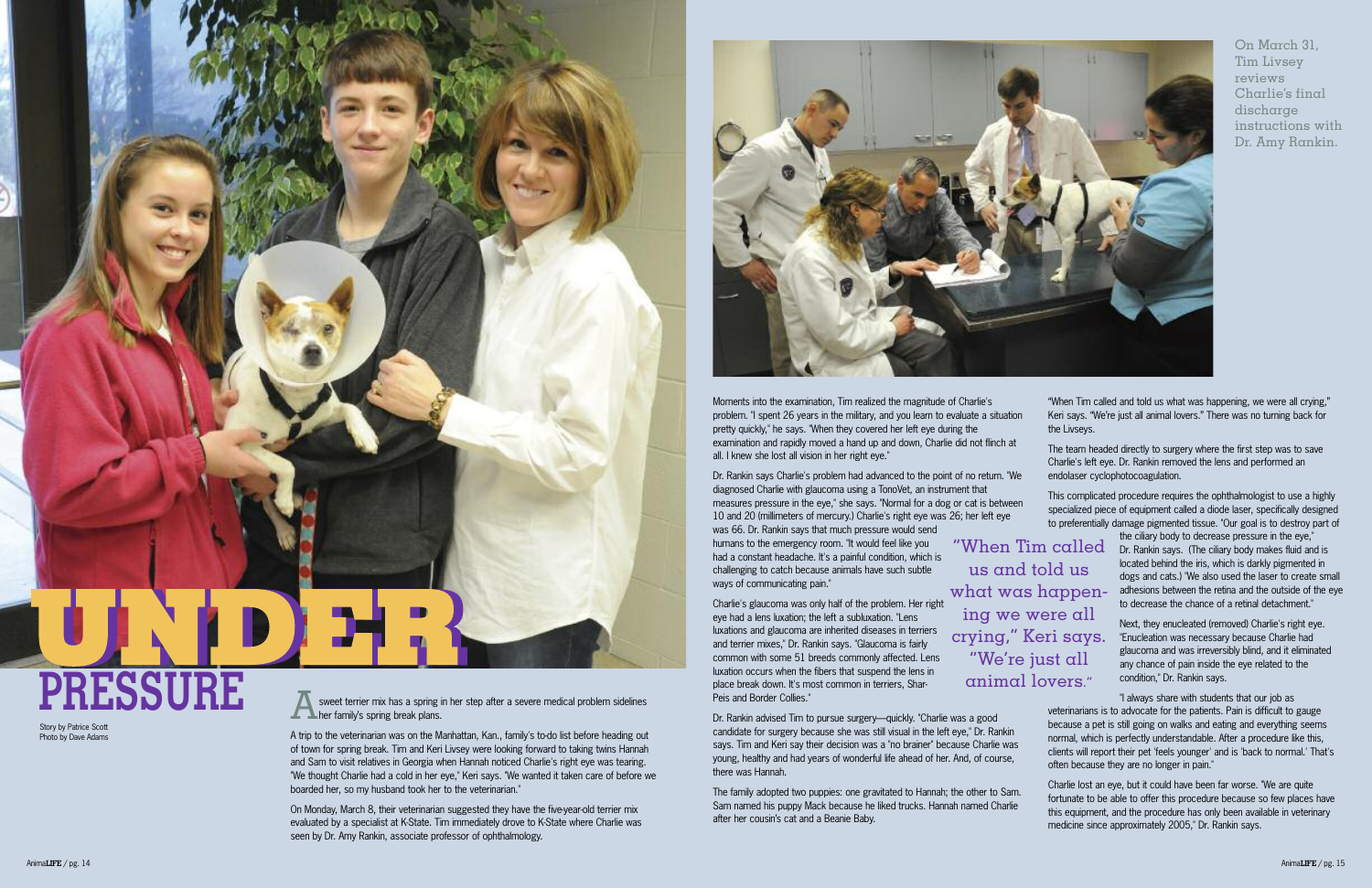Charlie was discharged on Thursday, March 11, three days after surgery. At a follow-up examination on Friday, Dr. Rankin and Keri were pleased with Charlie's progress. Keri and the kids opted to stay home and take care of her rather than go on the spring break trip. "We made a medical chart with seven days and slots for her eight medications and times," Keri tells Dr. Rankin.

Tim appreciated the fact that Charlie's medical care was a priority. "The ability to get an appointment, the speed and the way that it all happened, I was very, very happy with how it all turned out," he says. "We are blessed, very blessed, to have you (hospital faculty) in Manhattan. It's the most positive place."

Charlie will most likely go blind in the future because that is the nature of glaucoma in dogs. For now, her family and Dr. Rankin consider this an overwhelming success. "Our goal is to preserve vision as long as we can—if that's two, three or four years, we'll be ecstatic."

Dr. Rankin strongly encourages animal owners to take quick action if pets squint, the eyes water, or if they take on a cloudy appearance, become red or notice their pet bumping into objects. "Early detection is just so important," she stresses.

**Family: a profound motivator to** do what's right. For the Kobuszewskis, it's the only way they've ever known.



The Livseys are happy with Charlie's progress after her first follow-up appointment with Dr. Rankin.



Hannah holds Charlie while ophthalmology resident, Dr. Jonathan Pucket, evaluates the inside of her eye. The exam room is equipped with red lights, ideal for eye examinations.

Dr. Mike Kobuszewski's sons, Dr. Joshua and Dr. Jonathan, joined their dad's practice, Indian Creek Veterinary Clinic in North Topeka, after graduating from the College of Veterinary Medicine in 2006. They are doing what they've always done: working together, playing together and becoming better veterinarians together.

Lines between personal and professional crossed in 2008 when Dr. Josh's Brittney Spaniel, Hank, needed advanced care when diagnosed with a rare form of cancer. "I've had my dog at the teaching hospital twice in the last year and a half," he says. "We had to amputate his leg, which we could have done here, but I decided to have it done at the hospital."

"Everything about getting in veterinary medicine is competitive," Dr. Jon says. "Everything about getting through veterinary school is competitive." But that's not the case inside the clinic.

"It's all about the patient, and did we get it right?" Dr. Josh says as Dr. Jon agrees.

heart." Dr. Mike says. "I just couldn't see myself amputating Hank's leg. We had that great feeling knowing that after surgery he would receive 24 hour care in the hospital's ICU."

They believe "growing up" in the clinic, knowing the clients and learning at a young age what was expected of them helped make the transition from student to practicing veterinarian seamless. "Josh and I are eager to do as much as possible from start to finish," Dr. Jon says. "We just don't take advantage of each other. We respect what Mom and Dad did, and we all pitch in."

> Dr. Mike and wife Carol, clinic manager, plan to travel around to watch the Wildcats when they decide to retire. Dr. Jon and Jennifer have three kids, Micah, 7, Madison, 5, and Noah, 2. Dr. Josh and wife Christina married in 2009. Annie, Josh and Jon's sister, and husband, Juan, have two kids, Austin, 3, and newborn Abbie.

Sometimes, all this togetherness requires a healthy sense of humor. "I tell them (his sons) the only time I'm wrong is when I think I'm wrong," Dr. Mike jokes. Dr. Josh jovially responds, "We just tell him to go to his office and work on taxes."

All kidding aside, Dr. Mike appreciates the benefits of growing from one doctor to three. "We seek each other out based on strengths," Dr. Mike says. "If we have a patient and there's a question

about the radiographs, we'll ask Dr. Jon to take a look. If we have a question about pharmacology or cardiology, we'll ask Dr. Josh to take a look.

Everybody in this practice is working to the same end."

That "same end" starts at the beginning. Dr. Mike stresses the importance of a good physical examination and obtaining a good medical history. Drs. Josh and Jon say they were "spoiled" by all the Veterinary Medical Teaching Hospital had to offer. "We had everything at our fingertips," Dr. Jon says. But when necessary, knowing the specialists and level of patient care makes referring cases to K-State an easy decision.

"Above all, do no harm," Dr. Mike says of the first rule of medicine. "The goal has got to be to give the pet and its owner the best opportunity for success. We can offer the gold standard 99

percent of the time in our clinic," he says. "So that means we can offer the gold standard 100 percent of the time using Kansas State for referrals. The hospital IS an extension of our clinic, and they have earned our referrals."

Dr. Mike says many factors went into the decision. "It was a matter of the

Dr. Josh and Hank enjoyed a great time hunting after that. In March, Hank had surgery at the teaching hospital to remove a cancerous mass in his abdomen. They are handling this together knowing, with time, all things change.

# **Family Matters**

#### **At Indian Creek Veterinary Clinic, this is more than a philosophy; it's a practice.**



Back row from left: Carol and husband Dr. Mike and Dr. Jon. Front row: Dr. Josh with dog, Hank.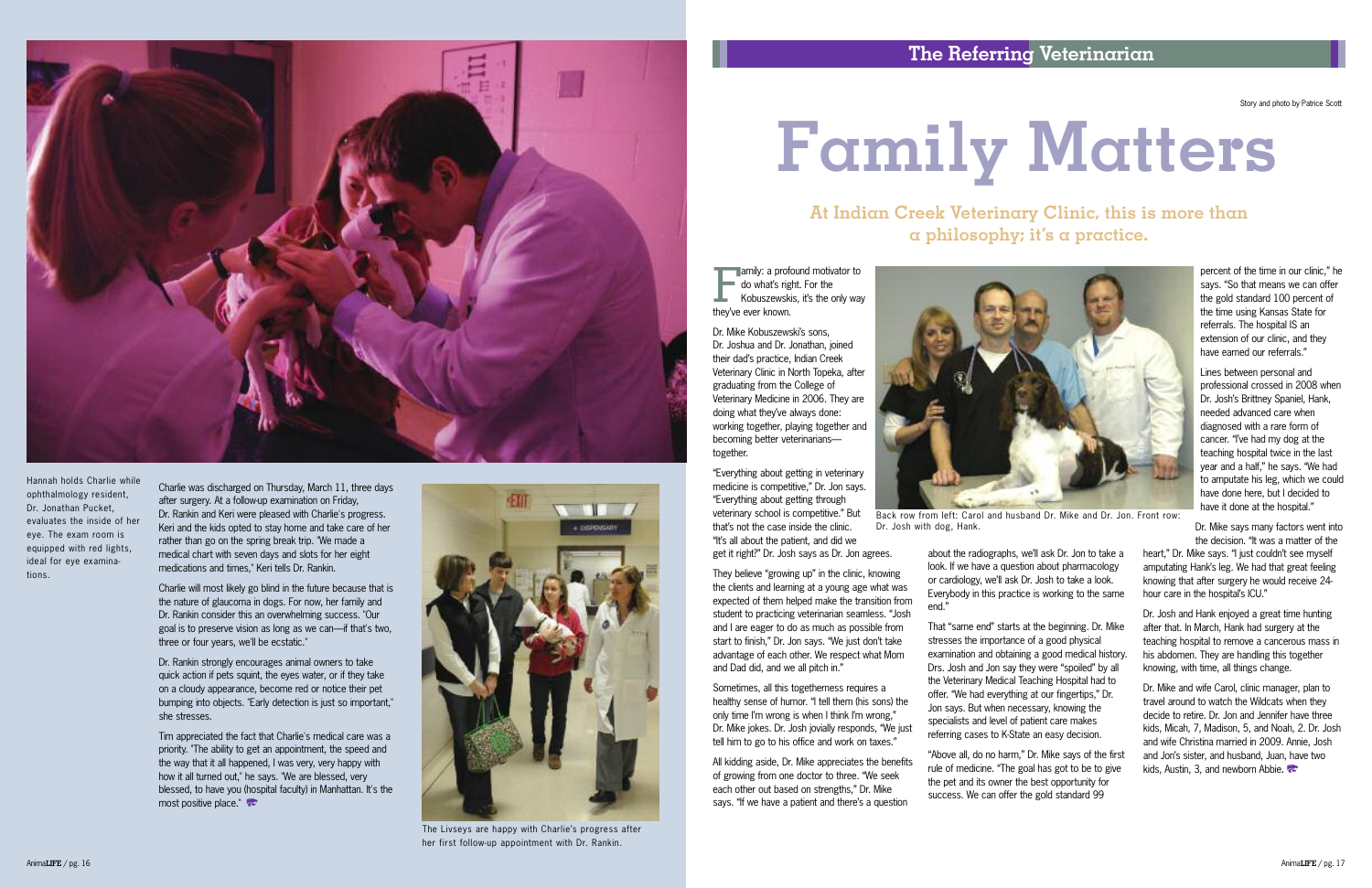

entire professional career around," Eugene says.

But after 30 years, it was time for a change, and Manhattan had always been

in the couple's long-term plans. "Jeanie was totally behind me," he says. "She said 'Why not do this now since we know it's where we want to retire?'"

#### **From Man to Man's Best Friend**

Eugene's enthusiasm explodes when talking about his job. "It's a whole new twist for me," he says. "These clinicians and students work so hard. What's really amazing is being able to walk down a hall and have face-to-face conversations with the doctors about patients. In human medicine, after rounds, the doctors are back to their clinics. So that's a big difference."

The major difference is the purpose. "I'm a farm boy who likes animals," he says. "But, I love teaching. I love to work with the students to make sure they understand why they are using a drug and what to expect. My personal goal is to know all of their names. It makes it so much easier to be a teacher and easier for them to seek me out.

"When I interviewed for this job with Dr. (Roger) Fingland, (hospital director), he said, 'Eugene, every moment you're here will be a teaching moment, and we want it to be a teaching moment.' I wasn't exactly certain what he meant until I was here."

Eugene and Jeanie live in Manhattan with their miniature Daschund, Hunter.

#### Gescendaris have e<br>K-State since 1967.<br>"After I got into colle smile says it all?

Eugene is proud the teaching hospital offers a rotation to pharmacy students at KU through the Advanced Pharmacy Practice experience because there is no formal curriculum for veterinary pharmacy in the country. Two students a month rotate through the hospital

with the exception of December and January, those months being reserved for other schools. "The University of Nebraska-Omaha had about 30 students apply for the two slots, and they were chosen by lottery," Eugene says.

Claudie Mikessell is a KU pharmacy student enrolled in the month-long rotation. "This program has great credibility," Claudie explains. "Everyone who has ever taken the rotation loved it." Claudie points out there is another difference that isn't species related. "In veterinary medicine, the patients are seen and can have a procedure the next day. That's not typically how it works in human medicine. It's so efficient here."

When not attending a K-State sporting event, or talking about K-State or breathing K-State purple air, Eugene enjoys volunteering for his fraternity (Pi Kappa Alpha), his daily 5:30 a.m. workouts, spending time with his sons and reading. "We went on a cruise recently, and I took my favorite books with me—journals," he says. "I ran out of journals and had to resort to novels. Who knew a week could be that long? Now I'm reading the veterinary medicine pharmacology textbooks."

Eugene DeDonder, the hospital's pharmacy director, is an indoor ray of sunshine. It's easy to see that he's K-State's biggest cheerleader or perhaps more appropriate, yell leader, a post he officially held during his senior year in college and unofficially every day since.

> **FRONT ROW:** Cam Smith, Malcolm Copeland, Sandy Castetter Brad Case, Karen Johnson, Greg Cline, Robin Walker, Terry Walker.

As fun as it was being on the cheerleading squad, Eugene never lost focus about why he was in school. With two older brothers, there probably wasn't room for him on the farm. A self-described nerd, Eugene applied himself every minute possible. "I would study biochemistry on our cheerleading trips," he says. "Boy, I remember that."

#### **Degree of Change**

The road to K-State and to his current position started in rural Reading, Kan., a small town between Topeka and Emporia in Chase County. Eugene was a middle child reared on a farm with six siblings. Eugene's dad was adamant that his children were going to college, a dream he was denied at age 16 when his father died unexpectedly. "My dad would say, 'I missed out on college, but you kids are going.'"

#### When Eugene was a junior in high school, tragedy struck. His dad, 53, underwent surgery for a cerebral aneurism and suffered a stroke two days later that left him incapacitated. (He lived at home until his death at age 74.) Eugene was committed to fulfilling his father's dream and graduated from K-State in 1975. The family continues to honor the patriarch's wishes, and descendants have earned 17 degrees at

"After I got into college, chemistry and biology fascinated me," he says. "The next logical step was to go into medicine." In 1979, Eugene graduated from the University of Kansas School of Pharmacy and accepted a position with Newman Hospital in Emporia.

It must have been interesting attending classes at KU. "I wore my purple," Eugene says. "There were a few K-State students in pharmacy school. We had one professor who told anyone

## Cheerleaders

wearing purple to sit in the back of the room. Whether or not he was serious, I don't know,

but we obliged."

Eugene met his wife Jeanie, associate professor of the division of nursing at Emporia State University, while at K-State, and the couple married in 1982. The couple had two sons, Michael and Mark, and K-State was central to most family activities. "We had season tickets to football and basketball and made the trips to Manhattan a couple of times a week all these years despite the weather and the team's record," he says. "I've missed eight home

football games since 1971."

Dr. Keith DeDonder, Eugene's nephew, learned of the pharmacy opening during his senior year in veterinary school. He asked his mom if Uncle Eugene might be interested. "I never dreamed I'd leave Newman Hospital, the place I'd built my

**GOODWILL**

**Dispensing**



Top left: Eugene in the pharmacy at the hospital.

Bottom Left: Eugene, back row far right, with the cheerleading squad in 1975.

Above top: Eugene and KU School of Pharmacy student Claudie Mikessell working with senior student Holly McCown.

Above: Eugene at home in his office adorned with K-State memorabilia with the family dog, Hunter.

#### **Faculty Profile**

## $\rm{Eugene}\; DeDonder$  and the control of  $\rm{F}^{Story\;by\;Patrice\;Scott}_{\rm{Photos\;by\;Dave\;Adams}}$

Story by Patrice Scott<br>Photos by Dave Adams



**BACK ROW:** Cheryl Hill, Robert Harper, Jane Fore, Gerald Janssen, Gail Breen, Steve White, Meredith Ramsey, Greg Baker, Karen Cott, Eugene DeDonder